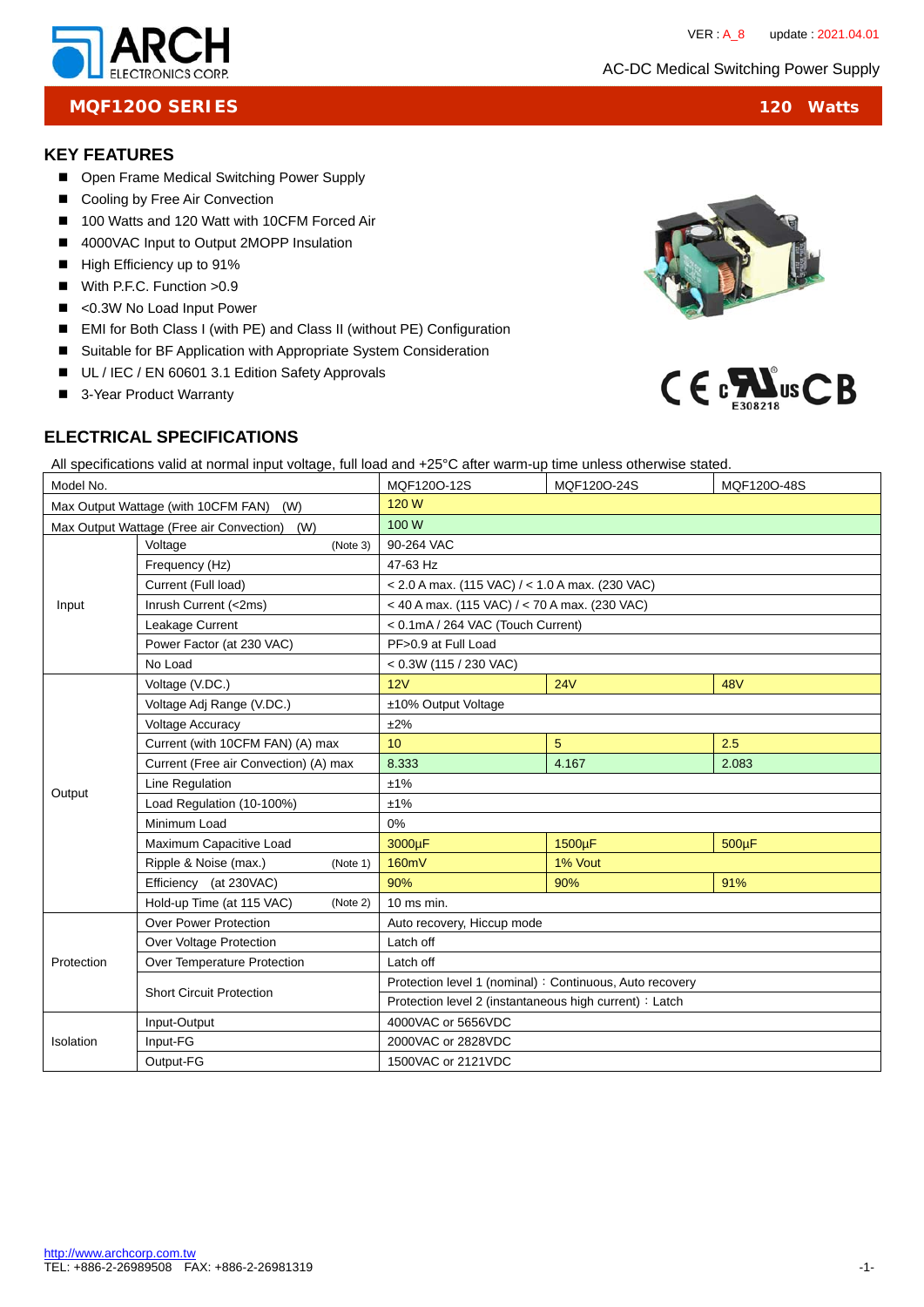AC-DC Medical Switching Power Supply



**MQF120O SERIES 120 Watts**

## **ELECTRICAL SPECIFICATIONS**

All specifications valid at normal input voltage, full load and +25°C after warm-up time unless otherwise stated.

| Model No.   |                                  | MQF120O-12S | MQF120O-24S                                                               | MQF120O-48S |  |  |
|-------------|----------------------------------|-------------|---------------------------------------------------------------------------|-------------|--|--|
| Environment | <b>Operating Temperature</b>     |             | $-30^{\circ}$ C $+70^{\circ}$ C (with derating)                           |             |  |  |
|             | Storage Temperature              |             | $-30^{\circ}$ C $+85^{\circ}$ C                                           |             |  |  |
|             | <b>Temperature Coefficient</b>   |             | $±0.05\%$ <sup>o</sup> C                                                  |             |  |  |
|             | <b>Altitude During Operation</b> |             | 5000m                                                                     |             |  |  |
|             | Humidity                         |             | 20~90% RH                                                                 |             |  |  |
|             | Atmospheric Pressure             |             | 56 kPa to 106 kPa                                                         |             |  |  |
|             | <b>MTBF</b>                      |             | >250,000 h @ 25°C (MIL-HDBK-217F, Notice 1)                               |             |  |  |
|             | Vibration                        |             | IEC60068-2-6 (10~500Hz, 2G 10min./1cycle, 60min. each along X, Y, Z axes) |             |  |  |
|             | Shock                            |             | IEC60068-2-27                                                             |             |  |  |
| Physical    | Dimensions (L x W x H)           |             | 3.04 x 2.0 x 1.2 lnches (77.2 x 50.8 x 30.7 mm) Tolerance $\pm$ 0.5 mm    |             |  |  |
|             | Weight                           |             | 172g                                                                      |             |  |  |
|             | Cooling Method                   |             | Free convection / 10 CFM FAN                                              |             |  |  |
| Safety      | Approval                         |             | UL / IEC / EN 60601 3.1 <sup>rd</sup> Edition (2 x MOPP)                  |             |  |  |
| <b>EMC</b>  | <b>Conducted EMI</b>             | (Note 5)    | EN55011 Conducted Class B                                                 |             |  |  |
|             | <b>Radiated EMI</b>              | (Note 5)    | EN55011 Class I class B / Class II class A                                |             |  |  |
|             | <b>EMS</b>                       |             | EN60601-1-2 4th edition                                                   |             |  |  |

#### **NOTE**

1. Ripple & Noise are measured at 20MHz of bandwidth with 0.1uF & 47uF parallel capacitor.

- 2. Hold-up Time measured at 90% Vout.
- 3. Please check the derating curve for more details.
- 4. Strongly recommend to conduct this test with AC Voltage. If customer wishes to test with DC Voltage, please disconnect all Y-Capacitors from Arch power supply.
- 5. Please secure the power supply unit to your metal case by using the four screw holes in the corners for either Class I or Class II equipment
- 6. **CAUTION: Double pole, neutral fusing. Disconnect mains before servicing.**

**(ATTENTION : 2 poles avec fusible sur le neutre. Deconnecter le secteur avant intervention.)** 

### **DERATING**

If the input voltage is below 99VAC, the product can be used only in an environment where temperature is higher than -10 degrees Celsius.



http://www.archcorp.com.tv TEL: +886-2-26989508 FAX: +886-2-26981319 -2-2008 -2-2008 -2-2008 -2-2008 -2-2008 -2-2008 -2-2008 -2-2008 -2-2